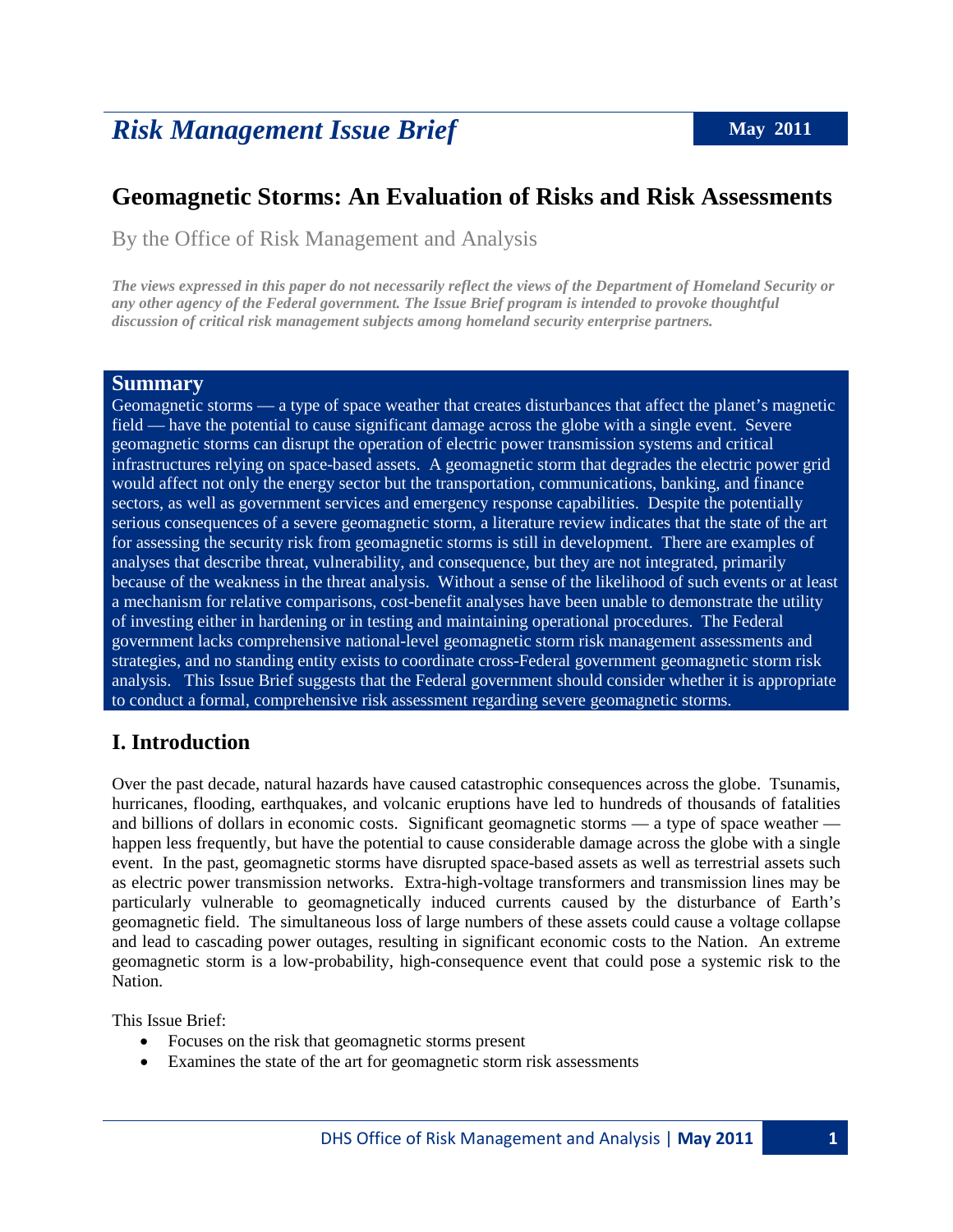- Outlines lessons and challenges ascertained from an evaluation of geomagnetic storm literature
- Summarizes select Federal government and Department of Homeland Security (DHS) initiatives on geomagnetic storms
- Concludes with several areas for consideration and additional study by DHS.<sup>[1](#page-1-0)</sup>

## **II. Background on Geomagnetic Storms**

Large, violent eruptions of plasma and magnetic fields from the Sun's corona, known as coronal mass ejections, form the origin of geomagnetic storms.<sup>[2](#page-1-1)</sup> Coronal mass ejections shock waves create solar energetic particles — consisting of electrons and coronal and solar wind ions — that when they approach Earth create disturbances that affect the planet's magnetic field. It takes approximately one to three days after a coronal mass ejections launches from the Sun for a geomagnetic storm to reach Earth and to affect the planet's geomagnetic field.<sup>[3](#page-1-2)</sup>

Countries located in northern latitudes, such as Canada, the United States, and Scandinavia, are particularly vulnerable to geomagnetic storms. Power systems in these countries are more likely to experience significant geomagnetically induced currents because of their location in the northern latitudes, the soil type (igneous rock) surrounding electrical infrastructure, and the fact that transmission networks in these countries cover longer distances to the load center. [4](#page-1-3) Power systems located in the northern regions of the North American continent are also particularly vulnerable because of their proximity to the Earth's magnetic north pole.<sup>[5](#page-1-4)</sup>

#### **Impact on Infrastructure**

ı

Disturbances in the Earth's geomagnetic field can disrupt the operation of critical infrastructures relying on space-based assets. Geomagnetic storms can degrade the strength of and distort signals emitted by Global Positioning System (GPS) satellites. The consequence of such a disruption is that GPS receivers miss a user's exact location. For example, errors in location given by the GPS signal could affect positioning operations of deep-ocean drilling platforms, which could result in the platform changing its position and causing a drill line to break. $\bar{6}$  $\bar{6}$  $\bar{6}$  Geomagnetic storms also have the potential to damage satellites permanently, but signal degradation is a more common consequence of this space weather phenomenon.

Geomagnetic storms can also disrupt terrestrial critical infrastructures, with electric power systems vulnerable to the effects of a geomagnetic storm. As geomagnetic storms reach the Earth they cause the planet's magnetic field to fluctuate, which in turn produces flows of electric currents through conductors

<span id="page-1-0"></span><sup>&</sup>lt;sup>1</sup> This Issue Brief contains information included in a report written on behalf of the Office of Risk Management and Analysis for the Organisation for Economic Co-operation and Development's "Future Global Shocks" project

<span id="page-1-1"></span> $^{2}$  National Academy of Sciences, Severe Space Weather Events — Understanding Societal and Economic Impacts Workshop Report, National Academies Press, Washington, D.C., 2008.

<span id="page-1-2"></span><sup>&</sup>lt;sup>3</sup> North American Electric Reliability Corporation, *March 13, 1989 Geomagnetic Disturbance*, NERC, Princeton, NJ, 1990.

<span id="page-1-3"></span><sup>4</sup> Kappenman, John G. and Albertson, Vernon D., "Bracing for the Geomagnetic Storms: As Solar Activity Moves Toward an 11-Year Peak, Utility Engineers Are Girding for the Effects of Massive Magnetic Disturbances*," IEEE* 

<span id="page-1-4"></span><sup>&</sup>lt;sup>5</sup> Kappenman, John G., et al., "Solar Wind Monitor Satellite Crucial for Geomagnetic Storm Warning," *IEEC Power Engineering Review, 1990.*<br><sup>6</sup> National Academy of Sciences, *Severe Space Weather Events—Understanding Societal and Economic Impacts* 

<span id="page-1-5"></span>*Workshop Report***,** National Academies Press, Washington, D.C., 2008.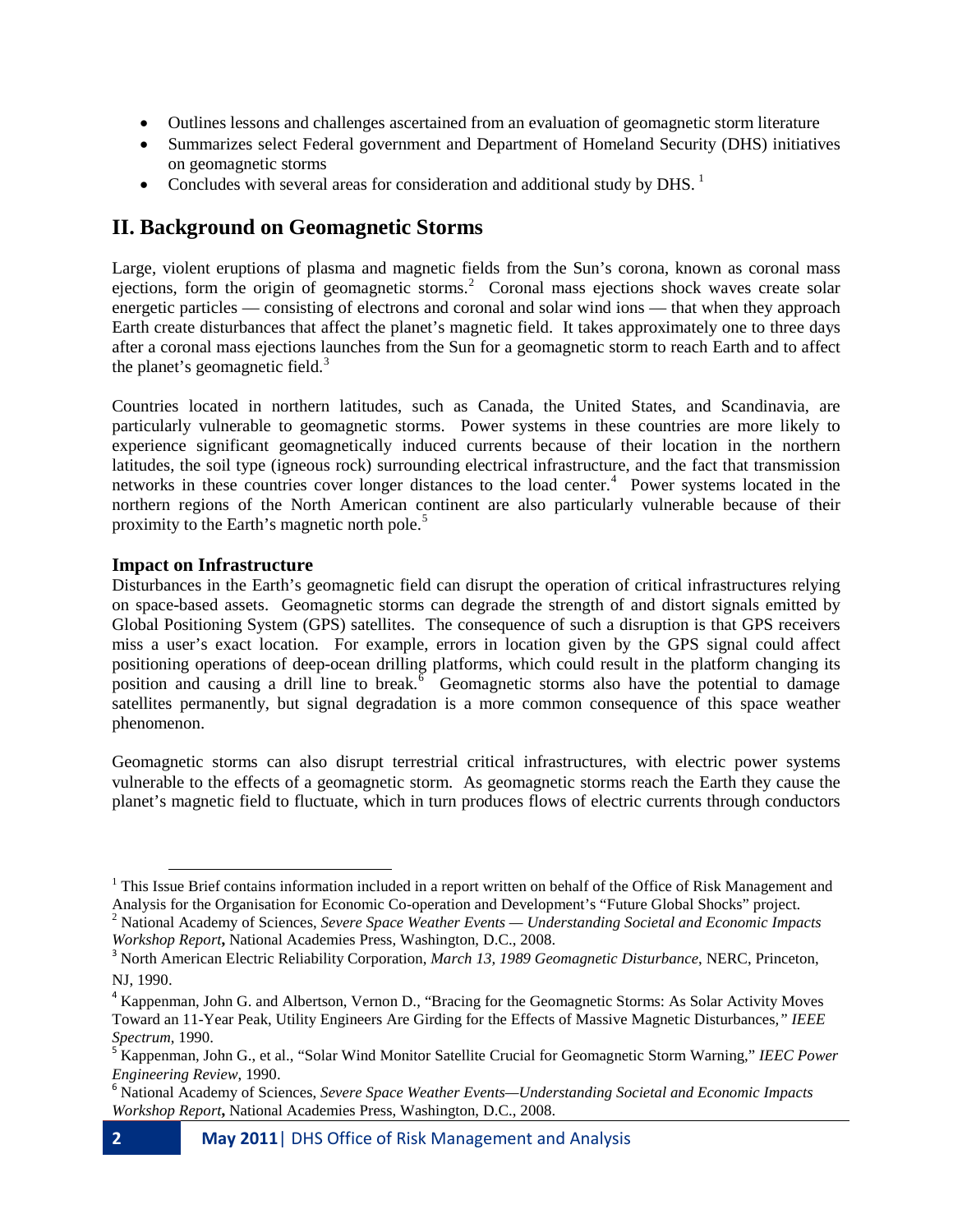at the Earth's surface. These geomagnetically induced currents can flow through power transmission grids, as well as pipelines and undersea cables, and lead to power system problems.<sup>[7](#page-2-0)</sup>

Electrical power transmission networks face greater vulnerability to geomagnetic storms as they span longer distances to supply demand centers due to the use of high-voltage transmission lines.<sup>[8](#page-2-1)</sup> This is because the longer distances of networks make them better "antennas" to pick up the electrical currents induced by the geomagnetic storms. Geomagnetically induced currents can also overload electrical power grids, causing significant voltage regulation problems and, potentially, widespread power outages. Moreover, geomagnetically induced currents can cause intense internal heating in extra-high-voltage transformers, putting them at risk of failure or even permanent damage. Recent estimates state that 300 large extra-high-voltage transformers in the United States would be vulnerable to geomagnetically induced currents. [9](#page-2-2) Damage to an extra-high-voltage transformer from geomagnetically induced currents could take months or even a year to repair and cost in excess of \$[10](#page-2-3) million.<sup>10</sup>

A severe geomagnetic storm that disrupts the electric power grid at a regional, national, or international level affects not only the energy sector but also all the other infrastructure sectors that rely on electricity to carry out their mission. The economic impact of the loss of such critical infrastructure would be high; one estimate of the economic costs to the United States of the August 2003 blackout in North America (not due to an extreme geomagnetic storm) is \$6 billion. $11$  Once fuel for backup power runs out, resupply of fuel (e.g., through gasoline pumps) is reliant on electricity. A power blackout lasting longer than 72 hours could create longer-term implications for interdependent infrastructures.

Among other sector disruptions, a long-term power outage could disrupt transportation, communication, banking and finance systems, and government services; cause the breakdown of the distribution of potable water owing to pump failure; and cause the loss of perishable foods and medication because of lack of refrigeration.<sup>[12](#page-2-5)</sup> The emergency services sector also would be affected by the prolonged loss of power, through the potential loss of their communications, water supply or even non-working traffic signals, preventing emergency vehicles from quickly responding to an emergency. The water sector requires energy for supply, purification, distribution and treatment of water and wastewater.<sup>[13](#page-2-6)</sup> Leading experts on geomagnetic storms state that potential effects from major geomagnetic storms on the U.S. power grid could persist for multiple years and in turn, "could pose the risk of the largest natural disaster that could affect the United States."[14](#page-2-7)

<span id="page-2-0"></span><sup>&</sup>lt;sup>7</sup> Kappenman, John G. et al., "Advanced Geomagnetic Storm Forecasting: A Risk Management Tool for Electric Power System Operations," IEEE Transactions on Plasma Science, 28:6, 2000.

<span id="page-2-1"></span><sup>&</sup>lt;sup>8</sup> Kappenman, John G. and Albertson, Vernon D., "Bracing for the Geomagnetic Storms: As Solar Activity Moves Toward an 11-Year Peak, Utility Engineers Are Girding for the Effects of Massive Magnetic Disturbances*," IEEE* 

<span id="page-2-2"></span>*Spectrum*, 1990. <sup>9</sup> National Academy of Sciences, *Severe Space Weather Events—Understanding Societal and Economic Impacts Workshop Report*, 2008.<br><sup>10</sup> Barnes, P.R. and Van Dyke, J.W., "Economic Consequences of Geomagnetic Storms (a Summary)," *IEEE Power* 

<span id="page-2-3"></span>*Engineering Review, 1990.*<br><sup>11</sup> US-Canada Power System Outage Task Force, *Final Report on the August 14, 2003 Blackout in the United States* 

<span id="page-2-4"></span>*and Canada: Causes and Recommendations,* 2004. <sup>12</sup> National Academy of Sciences, *Severe Space Weather Events—Understanding Societal and Economic Impacts* 

<span id="page-2-5"></span>*Workshop Report*, 2008.

<span id="page-2-6"></span><sup>&</sup>lt;sup>13</sup> US Department of Energy, "Energy Demands on Water Resources: Report to Congress on the Interdependency of Energy and Water," 2006.

<span id="page-2-7"></span><sup>&</sup>lt;sup>14</sup> US House of Representatives, Homeland Security Committee, Subcommittee on Emerging Threats, Cybersecurity, and Science and Technology, *Statement Prepared by Dr. William Radasky and Mr. John Kappenman*, 111th Cong., 2nd sess., July 21, 2009.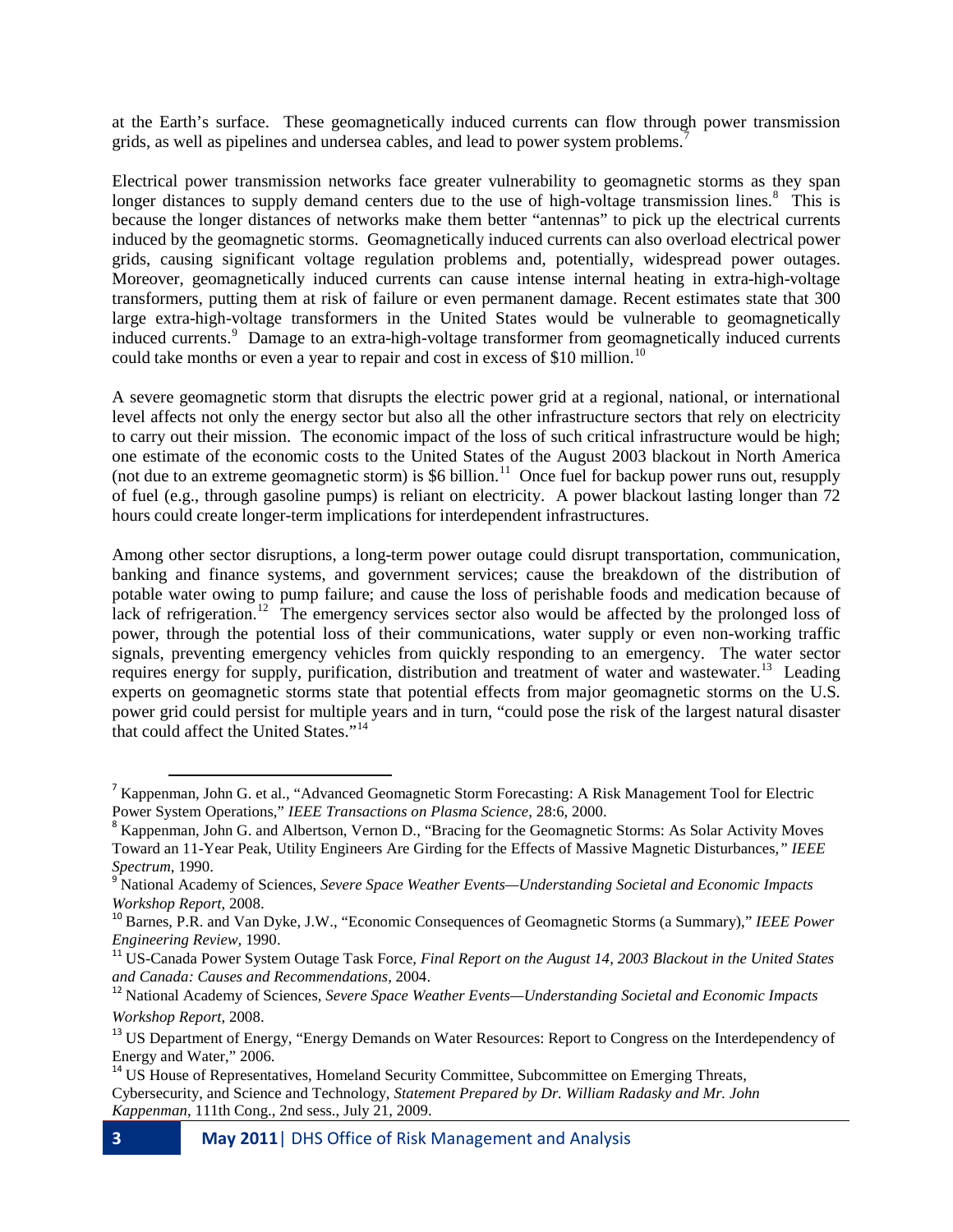#### **Historical Examples**

To illustrate the vulnerability of various types of infrastructure to geomagnetic storms, it is worth presenting three historical examples: the October-November 2003 "Halloween" event; the Quebec Power Outage of 1989; and the Carrington Event of 1859.

From late October to early November 2003, large geomagnetic storms, which peaked at a severity of -410nanoTeslas, [15](#page-3-0) affected the power system infrastructure, the aviation industry, and satellite communications in Europe and North America. In Sweden, a large power utility experienced transformer problems, which led to a system failure and a subsequent power outage.<sup>16</sup> During the 2003 Halloween event, the international airline industry experienced communication problems on a daily basis, with significantly degraded communications at high-latitudes. The Federal Aviation Administration (FAA) could not provide GPS navigational guidance for approximately 30 hours.<sup>[17](#page-3-2)</sup>

On March 13, 1989, a geomagnetic storm that registered -640 nanoTeslas affected Canadian and U.S. power systems, resulting in a major power outage for nine hours for the majority of the Quebec region and for parts of the northeastern United States.<sup>[18](#page-3-3)</sup> Geomagnetically induced currents flowing through the power system severely damaged seven static compensators in the Hydro-Quebec grid, causing them to trip or shut down automatically before preventive measures were possible.<sup>[19](#page-3-4)</sup> The unavailability of new equipment to replace damaged equipment prevented power restoration to the transmission network. After nine hours, 83 percent of full power was restored, but one million customers were still without electrical power. [20](#page-3-5)

The most severe space weather event recorded in history is the Carrington Event of 1859, measured at - 850 nanoTeslas.<sup>[21](#page-3-6)</sup> From August 28 to September 4, 1859, auroral displays, often called the northern or southern lights, spanned several continents and were observed around the world. According to modern experts, the auroras witnessed were actually two intense geomagnetic storms. Across the world, telegraph networks experienced disruptions and outages as a result of the currents generated by the geomagnetic storms.<sup>22</sup> The economic costs associated with a catastrophic geomagnetic storm similar to that of the Carrington Event could measure in the range of several trillion dollars.<sup>[23](#page-3-8)</sup>

<span id="page-3-0"></span> $15$  A severe geomagnetic storm is defined as any event with a disturbance storm time of less than  $-500$  nanoTeslas. No recorded geomagnetic storm since 1932 has exceeded -760 nT; Cliver, E.W. and L. Svalgaard, "The 1859 Solar-Terrestrial Disturbance and the Current Limits of Extreme Space Weather Activity," *Solar Physics* 224:407-422, 2005.

<sup>16</sup> National Oceanic and Atmospheric Administration, *Intense Space Weather Storms October 19–November 7,* 

<span id="page-3-2"></span><span id="page-3-1"></span>*<sup>2003</sup>*, Government Printing Office, Washington, D.C., 2004. <sup>17</sup> National Academy of Sciences, *Severe Space Weather Events—Understanding Societal and Economic Impacts* 

<span id="page-3-4"></span><span id="page-3-3"></span><sup>&</sup>lt;sup>18</sup> Molinski, Tom S., et al., "Shielding Grids from Solar Storms," IEEE Spectrum, November 2000.<br><sup>19</sup> North American Electric Reliability Corporation, *March 13, 1989 Geomagnetic Disturbance*, NERC, Princeton, NJ, 1990.<br><sup>20</sup> Ibid.

<span id="page-3-6"></span><span id="page-3-5"></span><sup>&</sup>lt;sup>21</sup> Earlier surveys estimated that the Carrington Event registered at  $-1760$  nanoTeslas, but more recent studies have determined the severity of the storm was  $-850$  nanoTeslas.

<span id="page-3-7"></span><sup>&</sup>lt;sup>22</sup> Green, James L., et al., "Eyewitness Reports of the Great Auroral Storm of 1859," *Advances in Space Research* 38: 145–154, 2006. <sup>23</sup> US House of Representatives, Homeland Security Committee, Subcommittee on Emerging Threats,

<span id="page-3-8"></span>Cybersecurity, and Science and Technology, Statement Prepared by Dr. William Radasky and Mr. John Kappenman, 111th Cong., 2nd sess., 21 July 2009.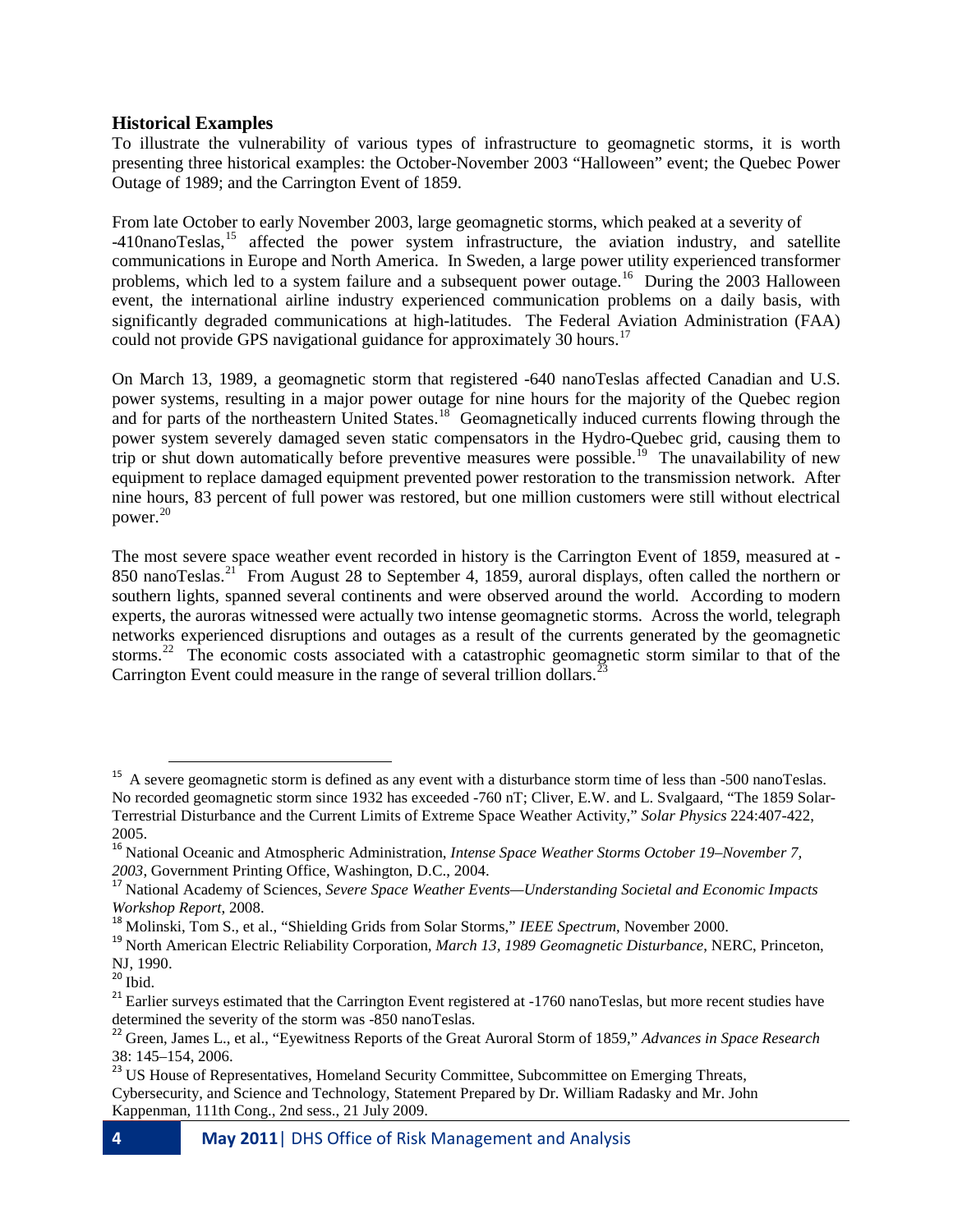# **III. GEOMAGNETIC STORM RISK ASSESSMENT: STATE OF THE ART**

Awareness of geomagnetic storms and their potential effects has grown in the past two decades, but a comprehensive understanding of the risks has proved elusive. A literature review of geomagnetic storm risk assessments indicates that the state of the art for assessing the security risk from this type of event is still embryonic. There are examples of analyses that describe threat, vulnerability, and consequence, but they are not integrated, primarily because of the weakness in the threat analysis. The lack of valid risk assessments has limited risk mitigation efforts in many critical infrastructure sectors, as it is difficult to demonstrate the utility of investing in either hardening or operational mitigation efforts, especially if these investments reduce time and money spent in preparing for more common risks.

#### **Consequence Assessment**

The existing literature primarily refers to economic consequences when discussing geomagnetic storms. One of the simplest ways to assess consequence is to aggregate insured losses. The insurance industry tends to evaluate natural hazards from this perspective, including estimates of past incidents that involved the loss of an insured asset, such as communication satellites.<sup>[24](#page-4-0)</sup> A similar approach typifies the first step of economic cost estimates of effects on the energy sector. These begin by assigning monetary values to assets that require replacement due to a geomagnetic storm and the "replacement energy cost" to a region given that it cannot produce electric power for a short period and must purchase it from other providers.

An alternate method to assessing the consequences of a geomagnetic storm is to avoid cost estimation and focus on the effect within a sector of infrastructure. There are three clear examples of approaches to take. The first approach details all the potential effects on the types of components within an electric system, including production, transmission, and distribution.<sup>25</sup> A second approach goes a step further to describe the anticipated effects of a geomagnetic storm on the components of a system. Such an analysis could provide information on the reactive reserve power requirements for a power system, but not forecast whether the system can or cannot sustain such an event and maintain service.<sup>[26](#page-4-2)</sup> The third approach is to forecast whether an electric grid can sustain continuity of service.<sup>[27](#page-4-3)</sup>

#### **Vulnerability Assessment**

The March 1989 geomagnetic storm led to new interest in the vulnerability of the electric power infrastructure to space weather in general and geomagnetically induced currents more specifically. A 1991 study prepared by Oak Ridge National Laboratory noted that storm severity by itself was a poor indicator of whether a geomagnetic storm would have an effect on electric utility systems. Ground conductivity played an important role, as did the direction of extra-high-voltage lines because magnetic

<span id="page-4-1"></span><span id="page-4-0"></span><sup>&</sup>lt;sup>24</sup> Jansen, Frank, et al. "Space Weather: Hazard to the Earth?," *Swiss Reinsurance Company*, 2000.<br><sup>25</sup> For example, a 1991 study prepared by Oak Ridge National Laboratory used this approach to document past problems encountered in various types of equipment; Barnes, P.R. et al, *Electric Utility Industry Experience with Geomagnetic Disturbances*, Oak Ridge National Laboratory. 1991.<br><sup>26</sup> For a 2002 assessment of the electric power transmission system of the United Kingdom, the consequences for

<span id="page-4-2"></span>multiple scenarios that varied by storm severity were expressed as estimates for reactive power losses; Erinmez, Arslan I., et al , "Management of the geomagnetically Induced Current Risks on the National Grid Company's Electric Power Transmission System," Journal of Atmospheric and Solar-Terrestrial Physics 64 (2002).

<span id="page-4-3"></span><sup>&</sup>lt;sup>27</sup> The North American Electricity Reliability Corporation stated that a severe storm "could entail the potential for widespread damage to extra-high-voltage transformers," which could lead to "prolonged restoration and long-term chronic shortages of electricity supply capability; North American Electric Reliability Corporation, *High-Impact, Low-Frequency Event Risk to the North American Bulk Power System*, NERC, Princeton, New Jersey, U.S.A., 2010. Also see Kappenman, J.G. "Geomagnetic Disturbances and Impacts Upon Power System Operations," in *The Electric Power Engineering Handbook*, 2nd Edition, ed. Leonard L. Grigsby, Boca Raton, Florida, CRC Press/IEEE Press, 2007 and.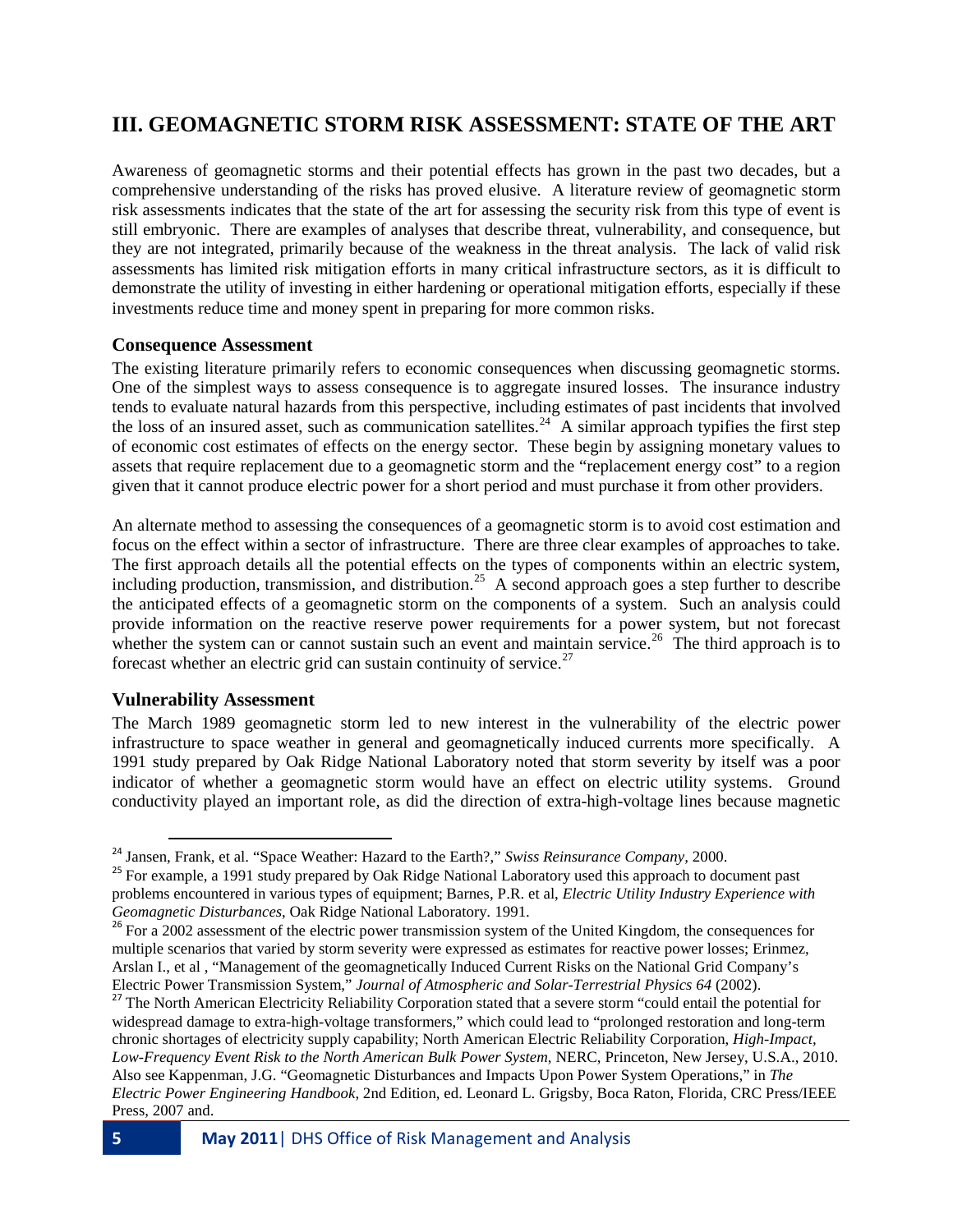field fluctuations generally flow in an east–west direction.<sup>[28](#page-5-0)</sup> Similarly, researchers concluded that longer extra-high-voltage lines are exposed to larger geomagnetically induced currents, and that equipment in more northern latitudes was most likely to be affected. Vulnerability factors differ for other industries, but latitude is a common consideration. The aviation industry is concerned primarily with risks during high-latitude (above 50 degrees) and polar operations (above 78 degrees). For satellite systems, the equatorial region has the highest potential for ionospheric irregularities.<sup>[29](#page-5-1)</sup> For satellite communications, latitude is an important factor in total electron count density (along with altitude and time of day), which in turn is a major component of vulnerability to interference and delays of signals.<sup>[30](#page-5-2)</sup>

#### **Threat Assessment**

The previously mentioned Oak Ridge National Laboratory study acknowledges the lack of insight into threat information for geomagnetic storms.<sup>[31](#page-5-3)</sup> Without a quantitative or qualitative approach to comparing the potential threat of geomagnetic storms to other phenomena, it is exceedingly difficult for any organization or nation to assess the risks to meaningfully inform strategic policy and planning decisions. The Oak Ridge National Laboratory study describes the 11-year cycle of geomagnetic disturbances that gives some insight into when to expect peak solar activity, but cautions that "no accurate method is presently available to predict either the onset or the magnitude of a geomagnetic disturbance." Tom Molinski and colleagues [see Figure 1] attempted to put a frequency on severe geomagnetic events based on latitude.<sup>[32](#page-5-4)</sup> But Molinski's definition of "severe," is below the level of the March 1989 Quebec geomagnetic storm, so his paper may provide little insight into the probability of more extreme and consequential storms. Another study modeled data from 1958 to 2007 to develop estimated frequencies for geomagnetic storms of different magnitudes [see Table 1]. This study notes, however, that "[w]ithout the compilation of disturbance storm time (Dst) statistics from a longer time span, it is difficult to say" whether these estimates are reasonable.<sup>[33](#page-5-5)</sup>

<span id="page-5-0"></span> <sup>28</sup> Barnes, P.R. et al, *Electric Utility Industry Experience with Geomagnetic Disturbances*, Oak Ridge National Laboratory. 1991.

<span id="page-5-1"></span><sup>29</sup> American Meteorological Society Policy Program and SolarMetrics, *Integrating Space Weather Observations & Forecasts into Aviation Operations,* American Meteorological Society & SolarMetrics Policy Workshop Report, Washington, D.C, 2007.

<span id="page-5-2"></span><sup>30</sup> National Academy of Sciences, *Severe Space Weather Events—Understanding Societal and Economic Impacts* 

<span id="page-5-3"></span><sup>&</sup>lt;sup>31</sup> Barnes, P.R. et al, *Electric Utility Industry Experience with Geomagnetic Disturbances*, Oak Ridge National Laboratory, 1991.

<span id="page-5-4"></span><sup>&</sup>lt;sup>32</sup> Molinski, Tom S., et al., "Shielding Grids from Solar Storms," IEEE Spectrum, November 2000.<br><sup>33</sup> Love, J.J. and J.L. Gannon, "Revised Dst and the Epicycles of Magnetic Disturbance: 1958-2007," Annales

<span id="page-5-5"></span>*Geophysicae 27* (2009).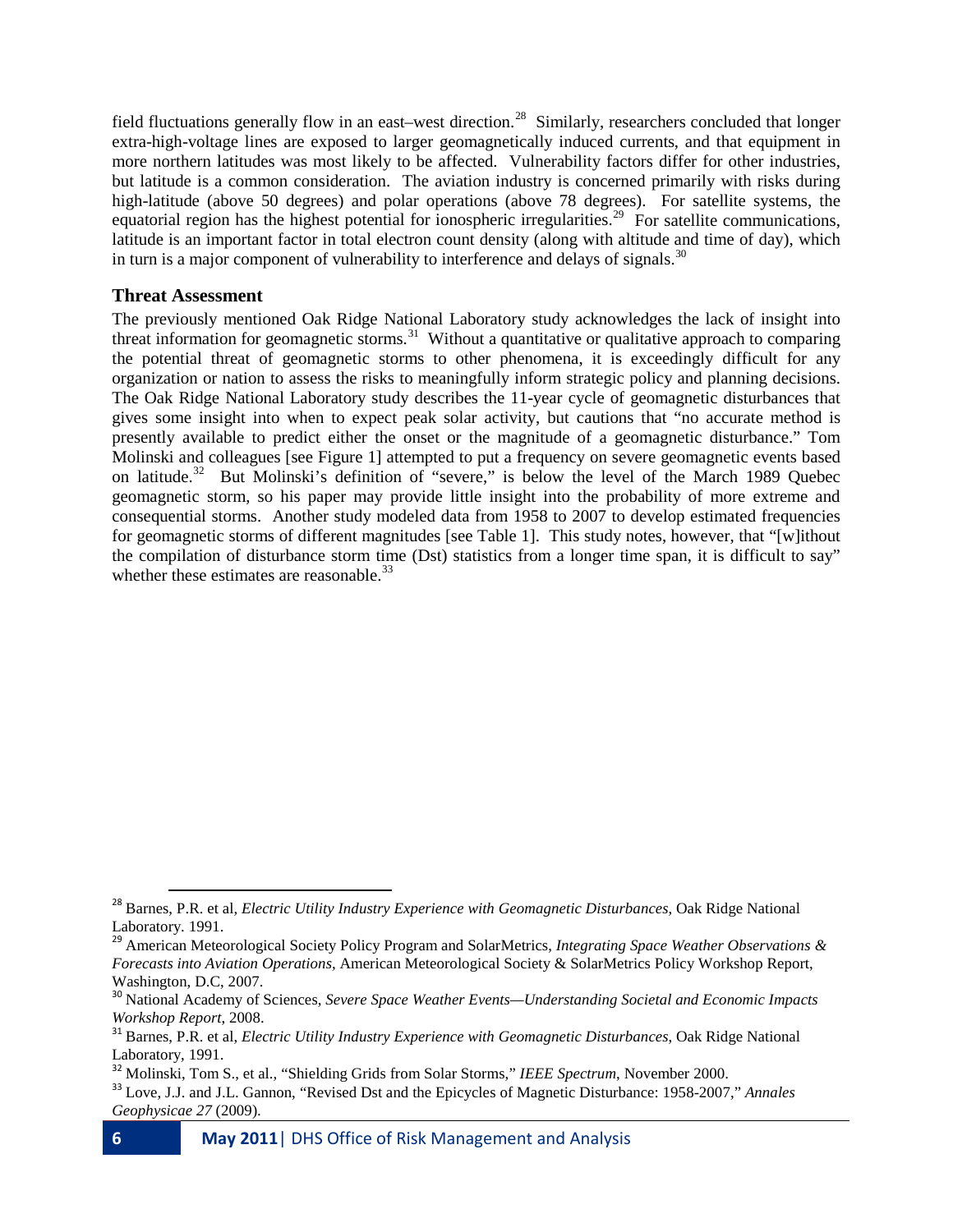**Figure 1. Probability of a North American Event >300nanoTesla/min**



**Source: Molinski, Tom S., et al., "Shielding Grids from Solar Storms," IEEE Spectrum, November 2000**

|  |  | Table 1.  Estimated Frequencies for Geomagnetic Storms of Different Magnitudes |  |  |
|--|--|--------------------------------------------------------------------------------|--|--|
|  |  |                                                                                |  |  |

| <b>Strength of the Storm</b><br>(nanoTesla) | <b>Frequency</b>     |
|---------------------------------------------|----------------------|
| >100                                        | 4.6 per year         |
| > 200                                       | 9.4 per 10 years     |
| >400                                        | 9.73 per 100 years   |
| > 800                                       | 2.86 per 1,000 years |
| > 1,600                                     | 7.41 per 1,000,000   |

**Source: Love, J.J. and J.L. Gannon, "Revised Dst and the Epicycles of Magnetic Disturbance: 1958-2007," Annales Geophysicae 27 (2009).**

#### **Risk Assessment**

This literature review finds that the lack of a valid threat assessment precludes a comprehensive risk assessment. There are, however, some valuable analytic reports that allow decision makers to examine the issue of geomagnetic storm risk. One of the first was the aforementioned Oak Ridge National Laboratory study that documented past problems encountered in various types of equipment.<sup>34</sup> The general conclusions are that the vulnerability of U.S. electric grid connections likely will rise due to the trends in industry and increasing use of extra-high-voltage equipment that is essential in modern electric power transmission.

Molinski and colleagues examined the risk to U.S. and Canadian electrical grid connections and provided valuable contributions to the field.<sup>[35](#page-6-1)</sup> By displaying probability and vulnerability geographically, the analysis provided one way for urban areas to consider the likelihood of an event. The study also

<span id="page-6-0"></span> <sup>34</sup> Barnes, P.R. et al, *Electric Utility Industry Experience with Geomagnetic Disturbances*, Oak Ridge National Laboratory, 1991.

<span id="page-6-1"></span><sup>35</sup> Molinski, Tom S., et al., "Shielding Grids from Solar Storms," *IEEE Spectrum*, November 2000.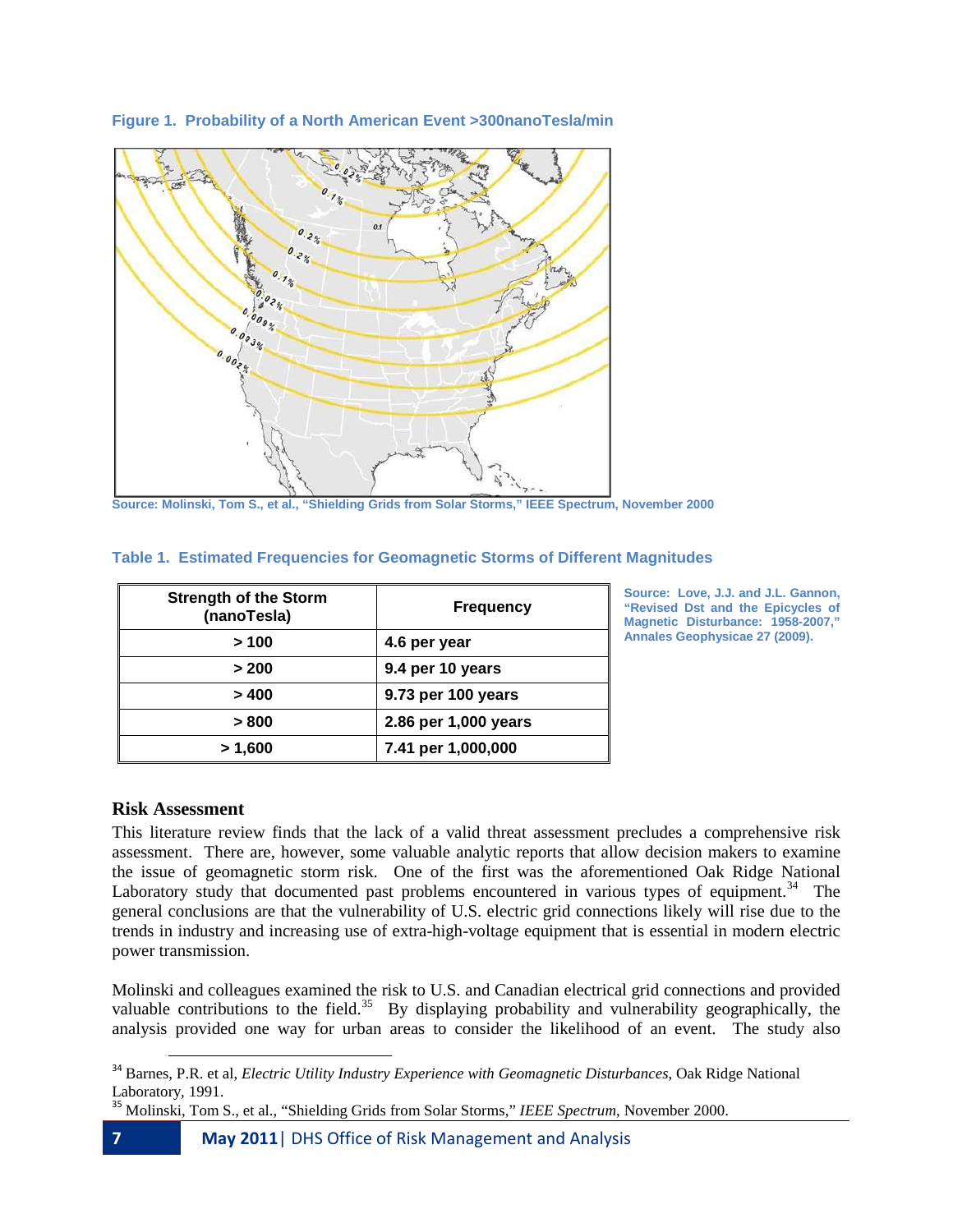compares this likelihood to other natural hazards, such as wind and ice storms, which are much more common. Like the Oak Ridge report, it does not attempt to combine the risk factors, but it does discuss them sequentially, providing a general framework for discussing the issue.

Finally, the 2002 assessment of the U.K. grid by Arslan Erinmez followed a similar pattern but provided much more insight into operational risks.<sup>[36](#page-7-0)</sup> This assessment built on the vulnerability components that the strategic assessments identified by determining regional ground conductivity and then mapping the electric transmission system to identify susceptible equipment. The result was a scenario-by-scenario estimate of the reactive power reserve requirements for various storm scenarios. Unfortunately, this lacked any differentiation by likelihood of the scenarios, but the results were useful in that they provided decision makers with the potential severities of the consequences given an occurrence and the assessed vulnerability of the system.

#### **Risk Mitigation**

The literature on mitigating risk of geomagnetic storm effects on electric power systems focuses on two basic methods of reducing either the vulnerability or the consequence. The first risk mitigation method is hardening; the second is bolstering operational procedures. The literature review demonstrated that hardening is most effective for critical transformers that play a major role in power transmission. For example, electric power utilities can harden their systems against geomagnetically induced currents through passive devices or circuit modifications that can reduce or prevent the flow of geomagnetically induced currents. However, hardening measures are very expensive, and power systems are difficult to replace.

Operational mitigations are actions taken to minimize potential exposure to geomagnetically induced currents, such as taking assets off-line, maintaining real-time situational awareness, and reacting aggressively to developments to avoid voltage collapse. The literature review found that operational mitigations tend to cost far less than hardening but rely on warnings, alerts, monitoring devices, and proper execution of plans and procedures. A key operational mitigation approach taken by the Federal government is space weather monitoring and prediction. As will be discussed in more detail later in the paper, the Federal government has invested significantly in means for providing warning and alerts about space weather, including geomagnetic storms. This is also an area where the United States cooperates extensively with international partners.

#### **Summary of the State of the Art**

As noted above, the literature indicates that the state of the art for assessing the security risk from geomagnetic storms is still in development. Some elements of these strategic assessments — specifically the use of probability to describe the threat of geomagnetic storms — hold promise, and the scenariobased assessment used by Arslan Erinmez and colleagues provides a solid foundation for addressing risks to the electric infrastructure, as well as cascading effects. The literature does not reveal similar efforts for other sectors of infrastructure, which tend to rely on ad hoc consequence assessments to provide insight into the potential risks from geomagnetic storms. The lack of valid risk assessments has limited risk mitigation efforts. Without a sense of the likelihood of such events or at least a mechanism for relative comparisons, cost-benefit analyses have been unable to demonstrate the utility of investing either in hardening or in testing and maintaining operational procedures, especially if these investments reduce investments in preparing for more common risk, such as ice storms. The lack of scenario-based analyses in sectors other than electric power has limited the ability to perform multi-sector analysis and obtain a more thorough understanding of the operational constraints that the Nation or region may encounter in

<span id="page-7-0"></span><sup>&</sup>lt;sup>36</sup> Erinmez, Arslan I., et al., "Management of the geomagnetically Induced Current Risks on the National Grid Company's Electric Power Transmission System," *Journal of Atmospheric and Solar-Terrestrial Physics,* 64, 2002.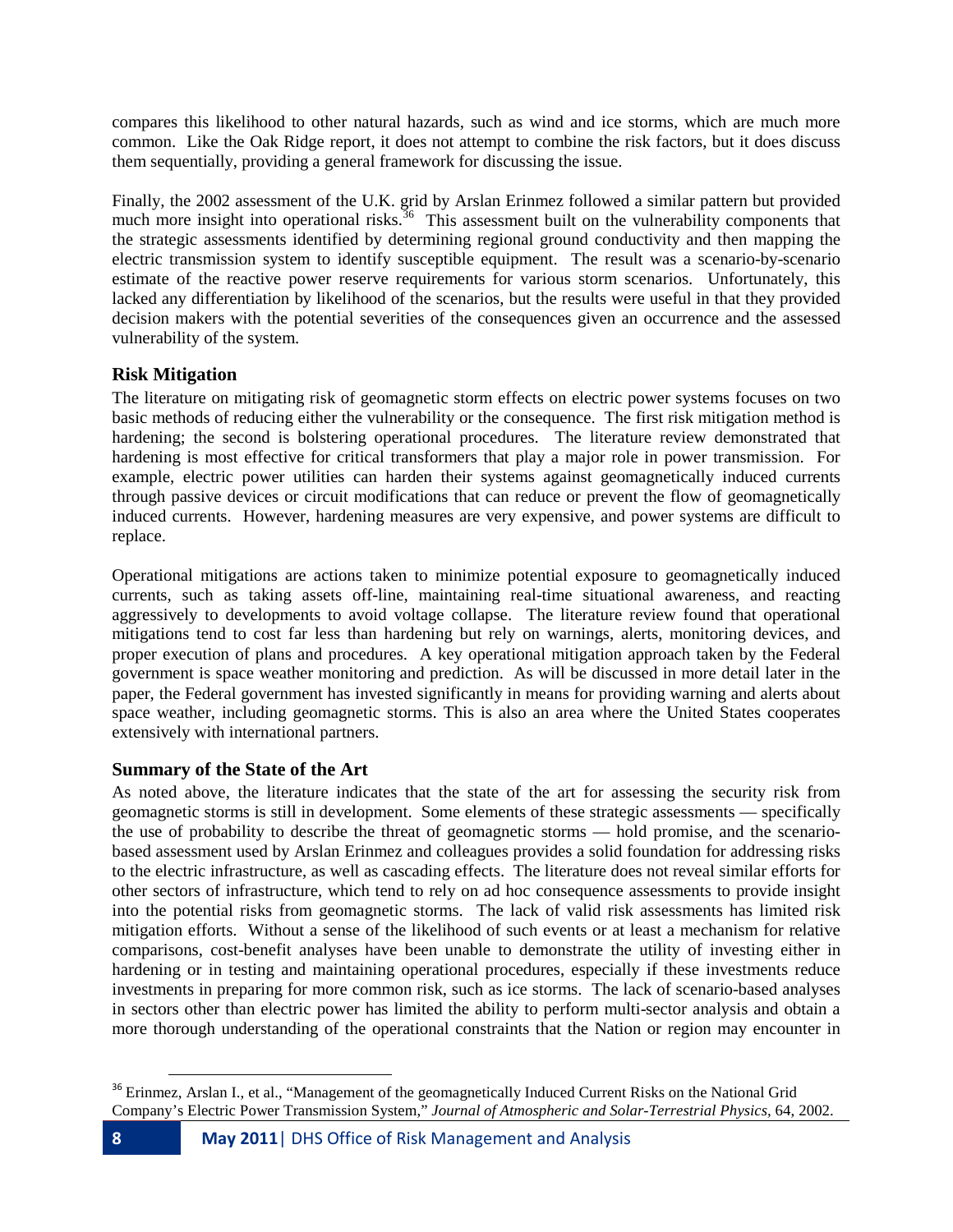response to a major geomagnetic storm, and therefore represents a severe impediment to response planning.

# **IV. Risk Lessons and Challenges from Geomagnetic Storms Evaluation**

The literature review and analysis of geomagnetic storms encountered and revealed several challenges and lessons that are commonplace in homeland security risk analysis and management. Three are highlighted in the following section. First, measures taken by the electric power industry to reduce risk from terrestrial storms has increased risk from space weather — a classic example of a trade-off among risks. Second, relying on worst-case scenarios for assessments can be problematic if there is great uncertainty surrounding the frequency of the worst-case scenario. Finally, when available data on a subject is limited, assessments sometimes depend on a small number of analyses, which can result in circular reporting.

#### **Trade-offs Among Risks**

In many ways, the Nation's level of vulnerability to extreme geomagnetic storms is due to strategies and treatments employed to manage other, more frequent risks. Over the years, the electric power industry has built extra-high-voltage transformers to increase the reliability of electric power systems in cases of more commonly encountered natural hazards and events. As mentioned earlier, the use of long transmission lines has enabled the electric energy sector to transmit power to distant supply demand centers. However, long distance transmission lines are more susceptible to geomagnetically induced currents, which could result in the overloading of electrical power grids and subsequent damage to extrahigh-voltage transformers. This increases the risk of disruption to electric power grids to this rarer natural hazard, which could cause comparably much more damage. Therefore, it can be argued that industry (consciously or unconsciously) transferred the risk from terrestrial storms to space weather. The question is whether the balance is appropriate. Any discussion with industry must take into account the different risks that it faces and the trade-offs among the risks.

Similarly, there are also trade-offs among risks associated with satellites and reliance on GPS. Federal agencies, along with international firms based in the construction, agriculture, and energy sectors, rely on space-based assets such as GPS to conduct surveying and drilling operations. The use of GPS has enabled international firms to reduce their labor costs, ensure time savings during a project, and to perform precise operations. For example, in the energy sector, oil and gas companies are dependent on GPS signals to aid drilling platforms. The reliance on GPS has allowed international firms to become more efficient and to reduce overall costs but has led to unintended consequences for several industries dependent on space-based assets. Geomagnetic storms can cause GPS satellites to either lose their signal or to become degraded. This short-term signal degradation causes GPS receivers to relay inaccurate positioning information that would disrupt surveying and drilling operations. International firms and U.S. government agencies would have to incur high costs to protect their GPS systems from geomagnetic storms. However, these entities are willing to accept the risk posed by low-frequency/high consequence geomagnetic storms, and can employ back-up alternatives to keep operations running at a limited capacity during a storm.

#### **Utility of Worst-Case Scenarios**

The geomagnetic storms literature review also revealed the limited utility of relying on a worst-case scenario for policy making or planning purposes. If the probability of a worst-case scenario is unknown, then depending on such a scenario to drive policy, resource allocation, and strategic planning decisions is generally problematic. Homeland security leaders might fall prey to probability bias if they focus solely on the consequences of a worst-case scenario without taking into account the likely frequency. The result could be unsound or ill-informed decision making. For example, one of the most prominent and prolific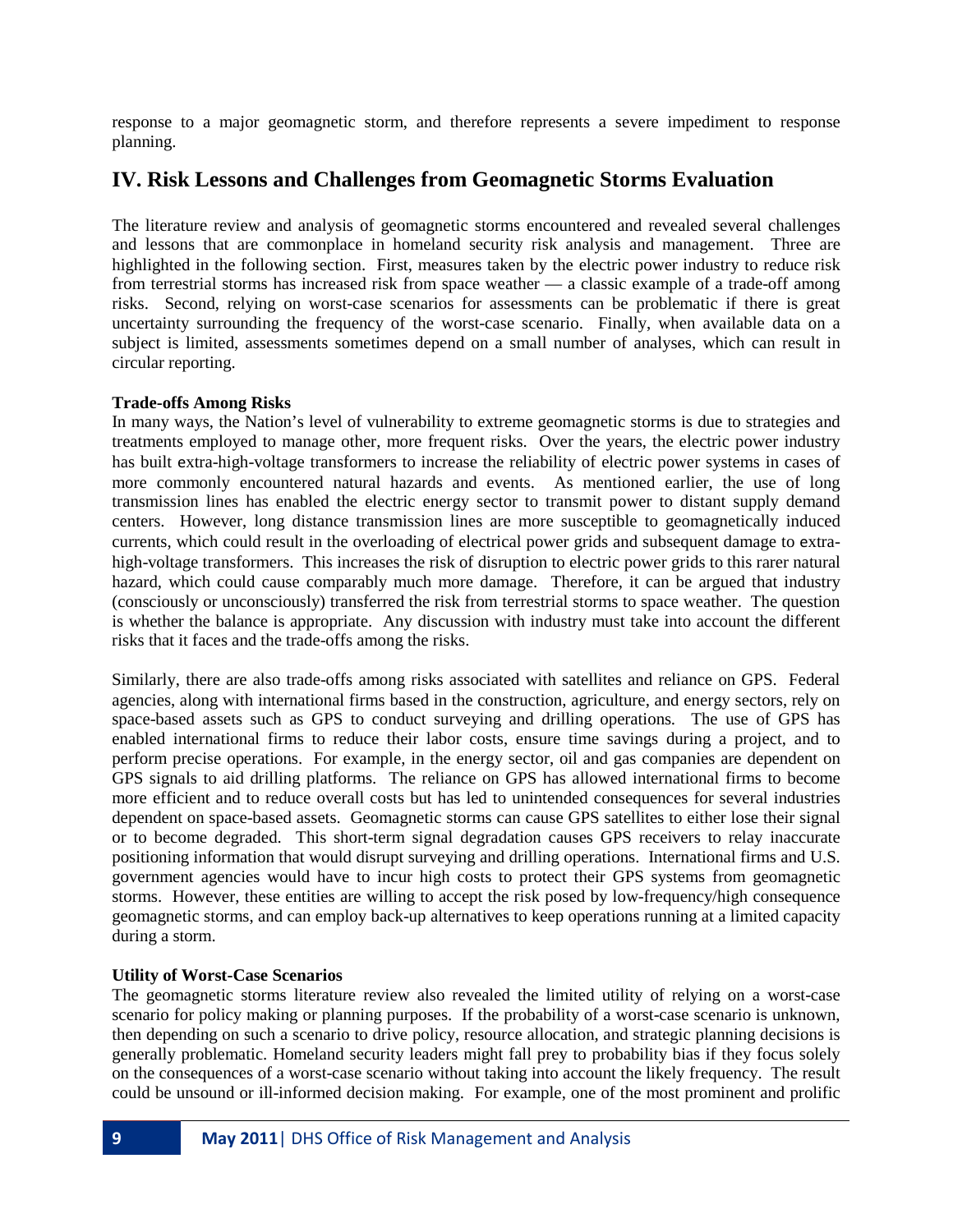geomagnetic storm authors chose to base his risk assessments on the Carrington Event of 1859, which was the most severe space weather event recorded in history. The Carrington storm was approximately three times as intense as the most severe geomagnetic storm of the past three decades and a storm of equal magnitude would have extreme consequences on modern infrastructure. Because of the historical precedent, it is not outlandish to use the magnitude of the Carrington Event as the worst case. But great uncertainty exists about the frequency of such events. One of the major limitations of worst-case scenarios is that only the damage potential is considered, and not the probability of the scenario. In addition to the extraordinarily low probability of such a worst case, the extreme consequences also make any policy guidance difficult. As an example, the loss of power along the entire eastern seaboard of the United States for months exceeds any existing planning, and introduces significant uncertainties about how the government, industry, and the population might react.

#### **Data Concerns**

Security risk assessments sometimes face the challenge of limited data availability. When historical records and information on an event or scenario is sparse, risk assessments often depend on a small number of existing analyses or even a single underlying reference. This often results in a form of circular reporting, where multiple reports or assessments are based on a few sources or even a single source. Homeland security leaders must trust that this source provides accurate measures of probability, threat, consequence, and vulnerability. Three of the recent, high-profile analyses used in this Issue Brief's literature review all relied on a single source — John Kappenman — for estimates of consequence that tended to be more extreme than other perspectives.<sup>37</sup> As an example, Kappenman testified before Congress that a severe geomagnetic storm would have catastrophic effects with infrastructure and economic impacts that could persist for multiple years and cost several trillion dollars per year; yet it was unclear what kind of analysis and methodology led to those impact assessments.<sup>38</sup>

# **V. Federal Government and DHS Geomagnetic Storms Activity**

The Federal government lacks comprehensive, national-level geomagnetic storm risk management assessments and strategies. Additionally, no standing entity exists to coordinate cross-Federal government geomagnetic storm risk analysis, despite the clear threat to critical infrastructure. However, the U.S. government has dedicated resources that help manage geomagnetic risk, specifically in assisting industry with support to operational mitigations by providing space weather warnings systems.

Considering the dependence of operational risk mitigation strategies on geomagnetic storm threat notification, it should not be surprising that there is significant Federal government focus on space weather monitoring and prediction. The NOAA National Weather Service's Space Weather Prediction Center (SWPC) maintains partnerships with twelve institutions that contribute space-based and groundbased data related to space weather. This provides the foundation for SWPC forecasts, warnings, and alerts for its civilian government and commercial users. The U.S. Air Force's Weather Agency (AFWA) performs similar services for military customers. The Federal government provides much of the actual assets and manpower for the International Space Environment Service. For example, the NASA Advanced Composition Explorer satellite provides real-time solar wind data that, when combined with

<span id="page-9-0"></span> <sup>37</sup> National Academy of Sciences, *Severe Space Weather Events—Understanding Societal and Economic Impacts Workshop Report***,** National Academies Press, Washington, D.C., 2008; National Aeronautics and Space Administration, "Severe Space Weather--Social and Economic Impacts," *NASA Science News, 2009;* North American Electric Reliability Corporation, *High-Impact, Low-Frequency Event Risk to the North American Bulk* 

<span id="page-9-1"></span>*Power System*, NERC, Princeton, New Jersey, U.S.A., 2010.<br><sup>38</sup> U.S. House of Representatives, Homeland Security Committee, Subcommittee on Emerging Threats, Cybersecurity, and Science and Technology, *Statement Prepared by Dr. William Radasky and Mr. John Kappenman*, 111th Cong., 2nd sess., 21 July 2009.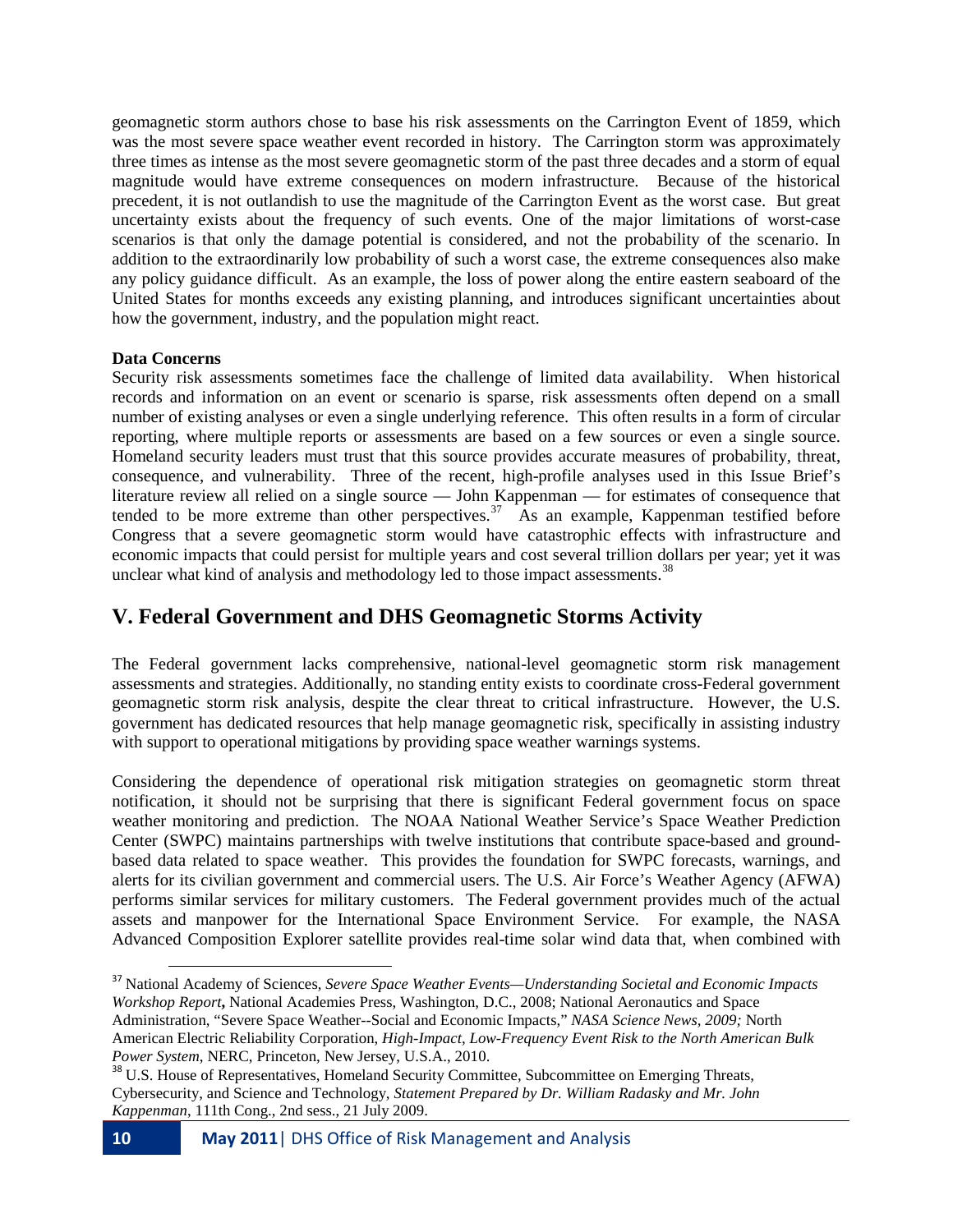other information, can yield real-time geomagnetically induced currents forecasts.<sup>39</sup> Additionally, NASA's Solar Terrestrial Relations Observatory plays a critical role, along with National Oceanic and Atmospheric Administration (NOAA)'s Geostationary Operational Environmental Satellite and Polar Operational Environmental Satellite satellites. Furthermore, NOAA cooperates with the United States Air Force to provide space weather information.

While geomagnetic storm risk activities primarily take the form of space weather monitoring and prediction services, rather than full-scope risk analysis or management, the Department of Homeland Security is involved in several geomagnetic storm initiatives: The Federal Emergency Management Agency partnered with various European groups and NOAA to hold a geomagnetic storm workshop in February 2010. The National Communications System has commissioned studies on geomagnetic storm preparedness. DHS offices are also involved in activities that deal with potential consequences of geomagnetic storms, even if they are not specifically focused on the geomagnetic risks themselves. For example, the Office of Policy has completed a risk assessment on the loss of the GPS timing signal to critical infrastructure, the results of which indicated the GPS timing signal was "essential" to 11 critical infrastructure sectors. The Science & Technology Directorate is a member of the GIC Interagency Working Group, formed in May 2010 and driven by the White House Office of Science and Technology Policy and the National Security Staff.

Finally, DHS' Homeland Infrastructure Threat and Risk Analysis Center is developing a National Risk Estimate (NRE) for civil uses of GPS to inform executive-level decisions. This NRE, which responds to a request from the National Executive Committee for Space-based Positioning, Navigation and Timing (PNT), will provide a baseline estimate of risks to U.S. critical infrastructure sectors that use GPS-derived PNT and assess how those risks are estimated to evolve over the next two decades. In particular, the assessment will focus on GPS disruptions stemming from intentional disruptions, unintentional disruptions, and naturally occurring events such as geomagnetic storms. The assessment will highlight impacts on critical infrastructure in five sectors: banking and finance, communications, emergency services, energy, and transportation systems. While geomagnetic storms will be only one of many disruption sources analyzed, the effort should produce valuable and credible insight into the potential consequences of geomagnetic storms for critical infrastructure relying on GPS.

# **VI. Considerations**

One of the difficulties in risk analysis is identifying the relative risks across a spectrum of unwanted events. With so little known about the frequency of geomagnetic storms and the uncertainties of first- and second-order consequences, it is exceedingly difficult to compare this to other major natural hazards and man-made effects. Regardless, in terms of expected loss, it is possible to say that extreme geomagnetic storms are not high-risk natural hazards to the Nation, given that these are very low-frequency events. The combination of the existing space weather alert system with operational mitigation strategies in the electricity, aviation, and satellites industries means most geomagnetic storms will not result in long-term damage to critical infrastructures or disruption of related services for more than a few hours. Yet the potential consequences of an extreme or severe geomagnetic storm warrant additional attention. Relying on measures developed to mitigate other risks in the absence of full geomagnetic storm risk management is not necessarily a sound strategy.

 $\overline{\phantom{0}}$ 

<span id="page-10-0"></span><sup>39</sup> Lundstedt, H. (2006), "The Sun, Space Weather and GIC Effects in Sweden," *Advances in Space Research* 37:6.